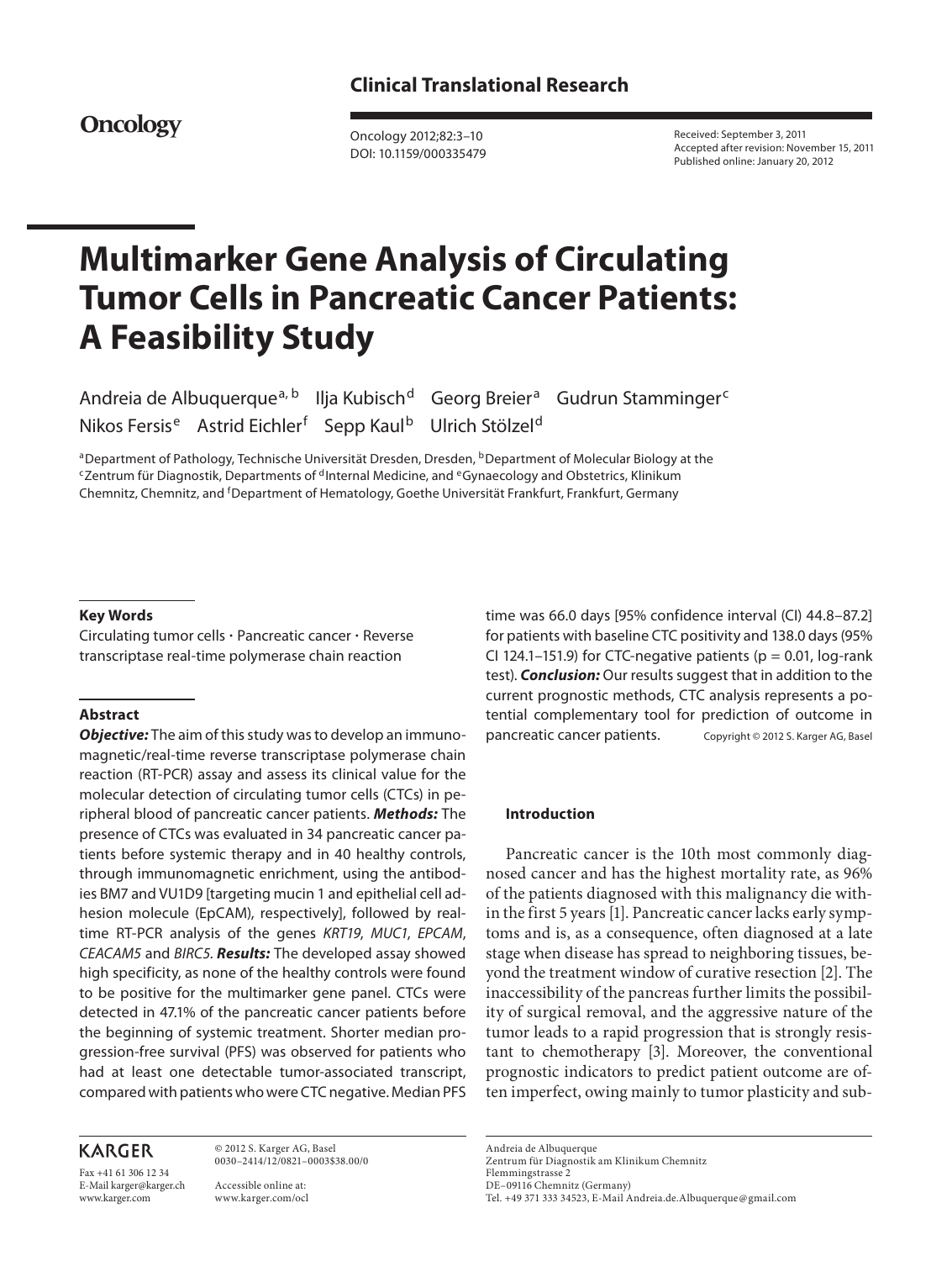jective assessment criteria [4]. Therefore, there is an urgent need for the establishment of new sensitive prognostic methods capable of identifying patients with a worse prognosis or those destined to progress quickly.

 During recent years, the analysis of circulating tumor cells (CTCs) has become a promising diagnostic tool in oncology. However, although the prognostic value of CTCs has been extensively studied in breast, colorectal and prostate cancer [5–11] , its role in pancreatic cancer is still poorly investigated. To date, only a few studies have assessed CTCs in peripheral blood (PB) of pancreatic cancer patients, with most of the published work reporting small cohorts, low CTC positivity rates and contradictory results [12].

 In the present study, we have employed immunomagnetic enrichment and real-time reverse transcriptase polymerase chain reaction (RT-PCR) as the methodological basis for the development of a CTC detection method. Our goal was to create an accurate assay that would improve the detection of CTCs in PB of pancreatic cancer patients and, at the same time, avoid false-positive results. Moreover, we aimed to evaluate whether CTC detection could be used as a tool to refine prognosis in pancreatic cancer management.

#### **Patients and Methods**

#### *Patient Selection and PB Sampling*

 Written informed consent was obtained from all participants, and the study was approved by the local medical ethical committee. The principal inclusion criteria were as follows: patients with histologically and radiographically proven pancreatic adenocarcinoma, initiating any first- or second-line systemic therapy. Patients with a history of previous malignancy and patients with active infection were excluded.

 Whole blood samples (10.0 ml) were collected into EDTA tubes from all subjects before therapy (Sarstedt AG & Co., Nümbrecht, Germany), and CTCs were isolated within 4 h of specimen collection. A group of healthy, anonymous control subjects, who were randomly selected from hospital staff, were asked to participate in the study, and blood sampling was performed as described above.

#### *Patient Follow-Up*

 Patients underwent chemotherapy as appropriate for their diagnosis and disease evaluation by their medical oncologist according to the institutional guidelines. The evaluation included a physical examination, a complete blood count, blood chemical tests, screening for serum tumor markers, radiography, computed tomographic scan and magnetic resonance imaging according to tumor type and stage. The planned reevaluation for patients with metastatic disease was performed every 3 months. Response was evaluated according to the clinical criteria codified by the Response Evaluation Criteria in Solid Tumors [13] by a team of medical oncologists and radiologists. Each disease assessment was classified as a complete response, partial response, stable disease or progressive disease. The primary end point for metastatic patients was time to progression. For response to therapy in the metastatic setting, the favorable group was defined as having nonprogressive disease (complete response, partial response and stable disease categories), and the unfavorable group was defined as those patients who suffered progressive disease or death.

#### *CTC Isolation from Blood Samples*

CTCs were isolated from PB using 200 µl of BM7/VU1D9 antibodies coupled directly to immunomagnetic 4- $\mu$ m Dynabeads® (Invitrogen, Karlsruhe, Germany). Beads were incubated with the PB on a low-speed rotating device for 20 min at room temperature, after which labeled cells were separated using an external magnetic particle concentrator. The bead fraction was washed 5 times with phosphate-buffered salt solution, and the retained mucin 1-positive and/or epithelial cell adhesion molecule (EpCAM) positive cells were lysed in 400 µl of Tris-HCl lysis buffer (included in the Dynabeads mRNA Direct™ Kit, Invitrogen) and stored at -85°C until mRNA isolation and cDNA synthesis.

#### *mRNA Isolation and cDNA Synthesis*

 mRNA isolation from the lysed enriched cells was performed with the Dynabeads mRNA Direct Kit according to the manufacturer's instructions. Sensiscript® Reverse Transcriptase (Qiagen, Hilden, Germany), recommended for first-strand cDNA synthesis using <50 ng RNA, was used for reverse transcription of the isolated and purified mRNA in combination with the Dynabeads oligo( $dT$ )<sub>25</sub> (Invitrogen), according to the manufacturer's guidelines. Reverse transcription was performed in 0.5  $\mu$ l of RNasin® Ribonuclease Inhibitor (40 U/µl; Promega, Mannheim, Germany), 4 µl of reverse transcriptase buffer, 4 µl of dNTPs (5 mM each) and 2 µl of Sensiscript Reverse Transcriptase and synthesized in a thermocycler under the following conditions: 60 min at 37°C followed by 5 min at 93°C. The resulting 40  $\mu$ l of cDNA was stored at  $-20^{\circ}$ C until further use.

#### *Multimarker Real-Time PCR Analysis*

 Reverse transcription resulted in cDNA which was the template for tumor cell detection and characterization by real-time PCR. The analysis of tumor-associated mRNA isolated from CTCs was performed for 5 tumor-associated transcripts: *KRT19*, *MUC1* , *EPCAM* , *CEACAM5* and *BIRC5* . Primers were selected using the Universal ProbeLibrary® system, and their sequences can be seen in table 1. The selected primers were designed to be intron spanning (exon specific) so as to eliminate reactivity with genomic DNA. The amplification of *ACTB* (primers: forward, 5'-GAAGAGCCAAGGACAGGTAC-3'; reverse, 5'-CAACTTCAT-CCACGTTCACC-3') served as a reference internal control and was used to verify the integrity of the RNA and the quality of the samples. PCR amplifications were performed on the Rotor-Gene 3000 in a total volume of 25  $\mu$ l. Each reaction contained 12.5  $\mu$ l of the reaction buffer MESA FAST qPCR MasterMix Plus for SYBR® assay (Eurogentec, Cologne, Germany), including dNTPs (together with dUTP), MeteorTaq DNA polymerase, MgCl<sub>2</sub> (4 mM final concentration), SYBR Green I and stabilizers, 0.1  $\mu$ l of each primer (100 pmol/ $\mu$ l), 2  $\mu$ l of cDNA and 10.3  $\mu$ l of RNasefree  $H_2O$ . The thermal profile used for real-time PCR was as follows: after a 5-min denaturation at 95 ° C, 40 cycles were carried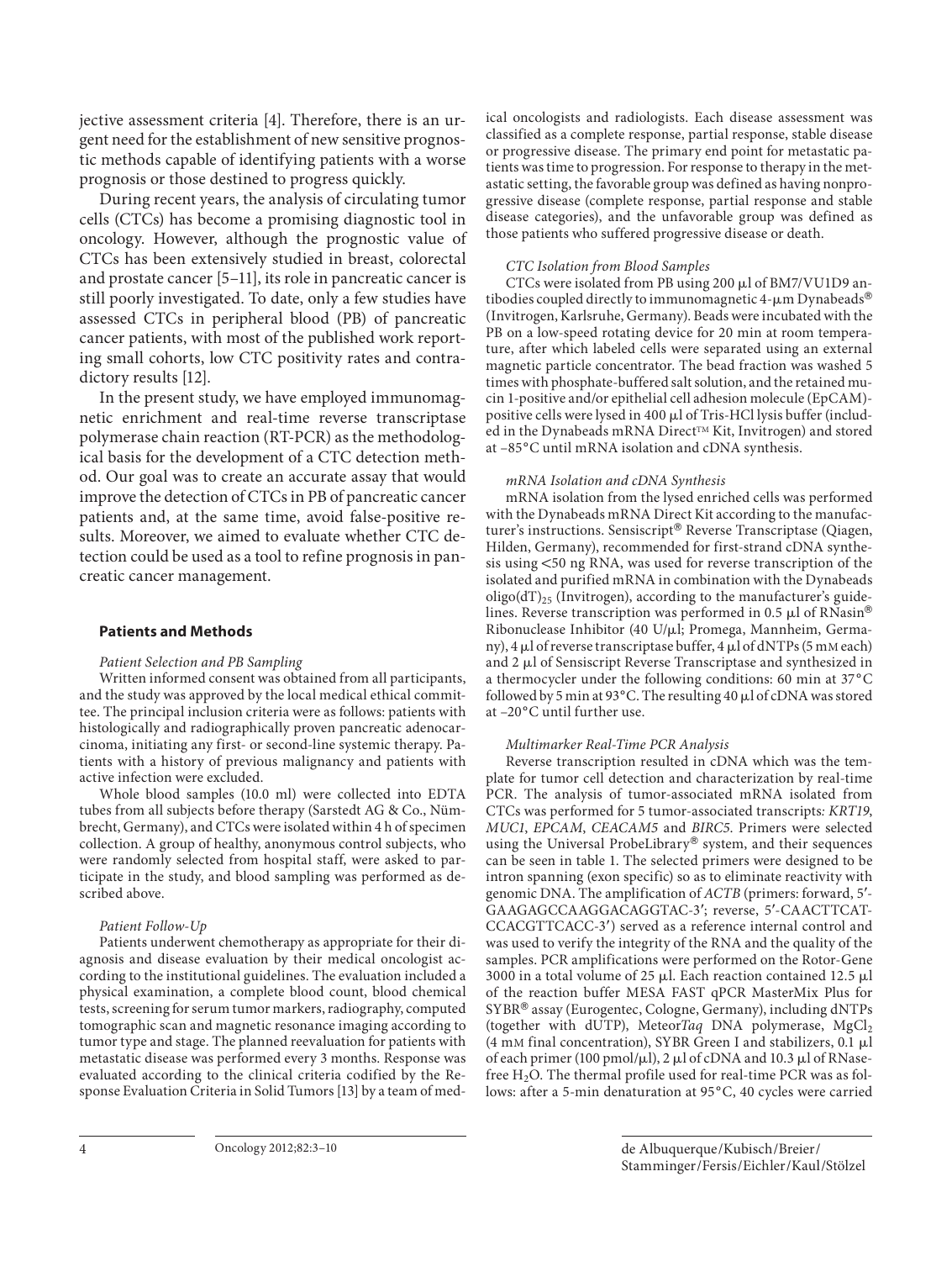**Table 1.** Intron-spanning primer pairs for each selected gene

| Marker            | NM reference | Primer sequence    |                                                            | Location                                    | Product size, bp |  |
|-------------------|--------------|--------------------|------------------------------------------------------------|---------------------------------------------|------------------|--|
| KRT19             | NM 002276.2  | forward<br>reverse | GCCACTACTACACGACCATCC<br>CAAACTTGGTTCGGAAGTCAT             | 525–545, exon 1<br>$650 - 630$ , exon $2/3$ | 126              |  |
| MUC1              | NM 002456.4  | forward<br>reverse | <b>TCGTAGCCCCTATGAGAAGG</b><br><b>CCACTGCTGGGTTTGTGTAA</b> | 795-814, exon 7/8<br>865-846, exon 8        | 71               |  |
| EPCAM             | NM 002354.2  | forward<br>reverse | CGTCAATGCCAGTGTACTTCA<br><b>TTTCTGCCTTCATCACCAAA</b>       | 448-508, exon 2<br>575–553, exon 3          | 88               |  |
| CEACAM5           | NM 004363.2  | forward<br>reverse | ACCACAGTCACGACGATCAC<br>CTCCACGGGGTTGGAGTT                 | $1052 - 1071$ , exon 4<br>1129-1112, exon 5 | 78               |  |
| BIRC <sub>5</sub> | NM 001168.2  | forward<br>reverse | GCCCAGTGTTTCTTCTGCTT<br>CCGGACGAATGCTTTTTATG               | 284–303, exon 2<br>369–350, exon 3          | 86               |  |

out with denaturation at 95 $\rm{^{\circ}C}$  for 5 s, annealing at 59 $\rm{^{\circ}C}$  for 20 s and extension at 72°C for 12 s.

 PCR efficiency, linearity and sensitivity for each gene were validated with a standard curve constructed from a simultaneously run serially diluted cDNA pool of human PB lymphocytes (PBLs) and the tumor cell line ZE, which expresses all the gene markers analyzed in this assay. Negative controls included samples without reverse transcriptase and samples in which cDNA was replaced with genomic DNA. All values were obtained from the quantitative cycle (Cq) at which the increase in SYBR green fluorescent signal associated with an exponential increase in PCR products reached the fixed threshold value of 0.25.

 Random PCRs were analyzed by gel electrophoresis in order to determine the specificity of the assay and ensure that with the PCR conditions and the different primer sets used, the product of the expected size was amplified.

#### *Data Analysis*

 Taking into consideration all the limitations presented by relative and absolute quantification strategies, we used real-time RT-PCR to detect the presence of a gene rather than to quantify it accurately. This approach is referred to as qualitative RT-PCR. However, in order to obtain an accurate yes/no answer, information about the analytical sensitivity of the real-time RT-PCR assay must be determined [14]. In the present study, we adopted the approach proposed by Caraguel et al. [15] . According to these authors, the analytical sensitivity of PCR, also referred to as the lower limit of detection, is defined as the minimum concentration of analyte detected at which 50% of the tested samples are positive and fit within the linear dynamic range of the reaction. Therefore, to demonstrate that the assay detects at least 50% of samples at a specified concentration with 95% confidence, a standard curve needs to be constructed and 5 replicates per dilution must be tested. The analytical sensitivity is then estimated as the last serial linear concentration that yielded positives in all 5 replicates, meaning that the 95% confidence interval (CI) for the probability of testing positive is 47.8–100%. The corresponding Cq value obtained as the lower limit of detection for each gene is selected as the analytical cutoff. Any Cq value above this defined limit is considered not reliable. In the present study, serial 10-fold dilutions

of a cDNA pool of human PBLs and ZE tumor cells were used to construct the standard curves.

#### *Statistical Analysis*

 The linearity, efficiency and analytical sensitivity of the realtime RT-PCR assay were assessed by linear regression analysis. Standard curves were constructed for each marker, and from the equation obtained after regression analysis, the following parameters were determined: sensitivity, given by the y intercept; linearity, expressed as the correlation coefficient  $(R^2)$ , and efficiency of the assay, determined by the slope of the log-linear phase of the amplification reaction.

 The clinical utility of CTC detection in pancreatic cancer patients was assessed by means of survival analysis. Progressionfree survival (PFS) was defined as the time between the baseline CTC assessment (the initiation of treatment) and the documentation of first radiographic disease progression or death. Patients who were alive and progression free at the time of analysis were censored using the time between the baseline CTC assessment and their most recent follow-up evaluations. PFS in CTC-positive and CTC-negative groups was compared with the Kaplan-Meier method, and differences were tested with the log-rank test. Potential correlations between CTC findings and the clinicopathological characteristics of the patients were tested using either a  $\chi^2$  test or Fisher's exact test.

A p value of  $\leq 0.05$  was considered to be statistically significant. All analyses were carried out using SPSS (version 17.0, SPSS, Chicago, Ill., USA).

#### **Results**

## *Validation of the Multimarker Panel for CTC Detection*

 The specificity of the real-time RT-PCR products was analyzed by high-resolution gel electrophoresis. Sharply defined bands of the correct size (76 bp for *ACTB* , 126 bp for *KRT19* , 71 bp for *MUC1* , 88 bp for *EPCAM* , 78 bp for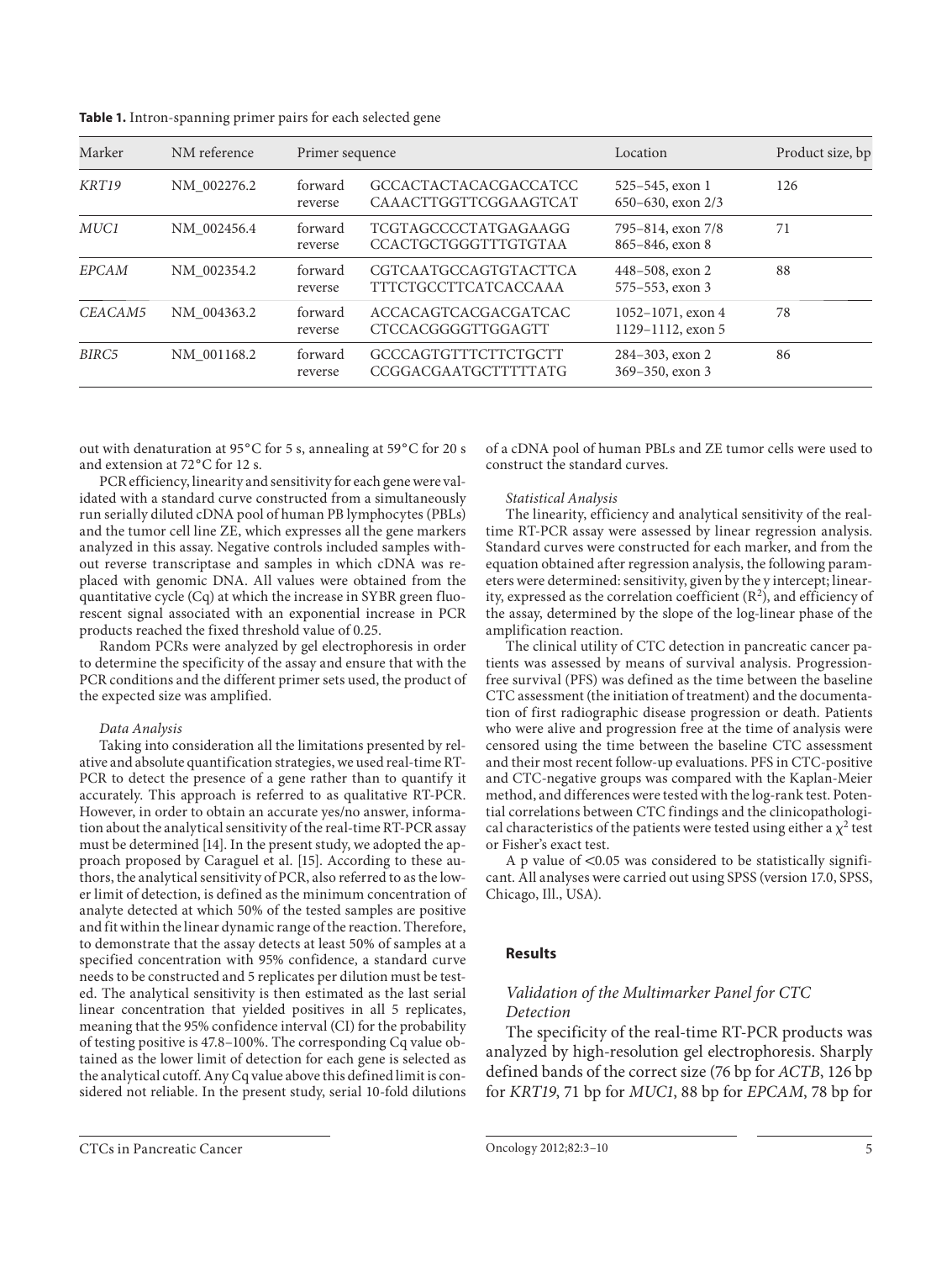

**Fig. 1.** Electrophoresis gel analysis of representative RT-PCR results for a CTC-positive pancreatic cancer patient (a) and a CTC-negative pancreatic cancer patient (b). Lane M: 50-bp ladder DNA size marker (Fermentas, St. Leon-Rot, Germany).

*CEACAM5* and 86 bp for *BIRC5* ) were obtained for the PCR products of the analyzed genes (fig. 1), and primer dimers were found to be present in cDNA samples tested for *KRT19* and *BIRC5.* Bands visible after electrophoresis were concordant with the real-time RT-PCR results obtained.

 To determine the linearity, efficiency and analytical sensitivity of the multimarker real-time RT-PCR assay, we analyzed serial 10-fold dilutions of a cDNA pool of human PBLs and ZE tumor cells in 5 different experiments for the 5 tumor-associated transcripts *KRT19* , *MUC1* , *EPCAM* , *CEACAM5* and *BIRC5.* Calibration curves from these data showed linearity over the entire quantification range (1–10<sup>4</sup> tumor cells) and  $R^2 \ge 0.99$  in all of the cases, indicating a precise log-linear relationship. The PCR efficiency for the multimarker panel, expressed as  $E = 10^{-1/\text{slope}}$ , ranged from 96 to 104% (data not shown). The analytical sensitivity was estimated as the last serial linear concentration that yielded positives in all 5 replicates, and the corresponding Cq value was selected as the analytical cutoff. According to the results obtained, the analytical Cq cutoff, under which a sample was considered to be positive for the corresponding marker gene, was 36.0 for *KRT19,* 37.1 for *MUC1,* 36.0 for *EPCAM,* 37.8 for *CEACAM5* and 35.0 for *BIRC5* .

## *Sample Quality*

 The assessment of sample quality and RNA integrity are critical steps in obtaining meaningful gene expression data. Working with low-quality RNA may strongly compromise the acquisition of reliable results. Therefore, experiments were performed in order to establish a threshold criterion that delineates the sample quality and integrity sufficient to yield reliable results.

 Random samples were tested for the leukocyte marker CD45. Results revealed that in all the samples with an *ACTB* Cq value > 30.0, no CD45 amplification was found. This indicates that at *ACTB* Cq values higher than 30.0, the RNA integrity is fully compromised. Therefore, a total of 6 healthy blood donor samples and 2 patient samples were excluded from this study because their *ACTB* Cq value was  $>$ 30.0. Moreover, in order to evaluate falsepositive marker expression due to unspecific background levels of mononucleated cells, samples containing different concentrations of lymphocytes were tested for the multimarker panel. Real-time RT-PCR analysis of samples containing 10<sup>3</sup> PBLs presented a mean *ACTB* Cq value of 26.2 (range 24.1–27.4) and showed no amplification of any of the marker genes used in the present study. On the other hand, in samples containing 10<sup>4</sup> PBLs, unspecific amplification of the markers *MUC1, EPCAM* and *BIRC5* was found. These samples presented *ACTB* Cq values ranging from 21.1 to 24.0. Therefore, in order to avoid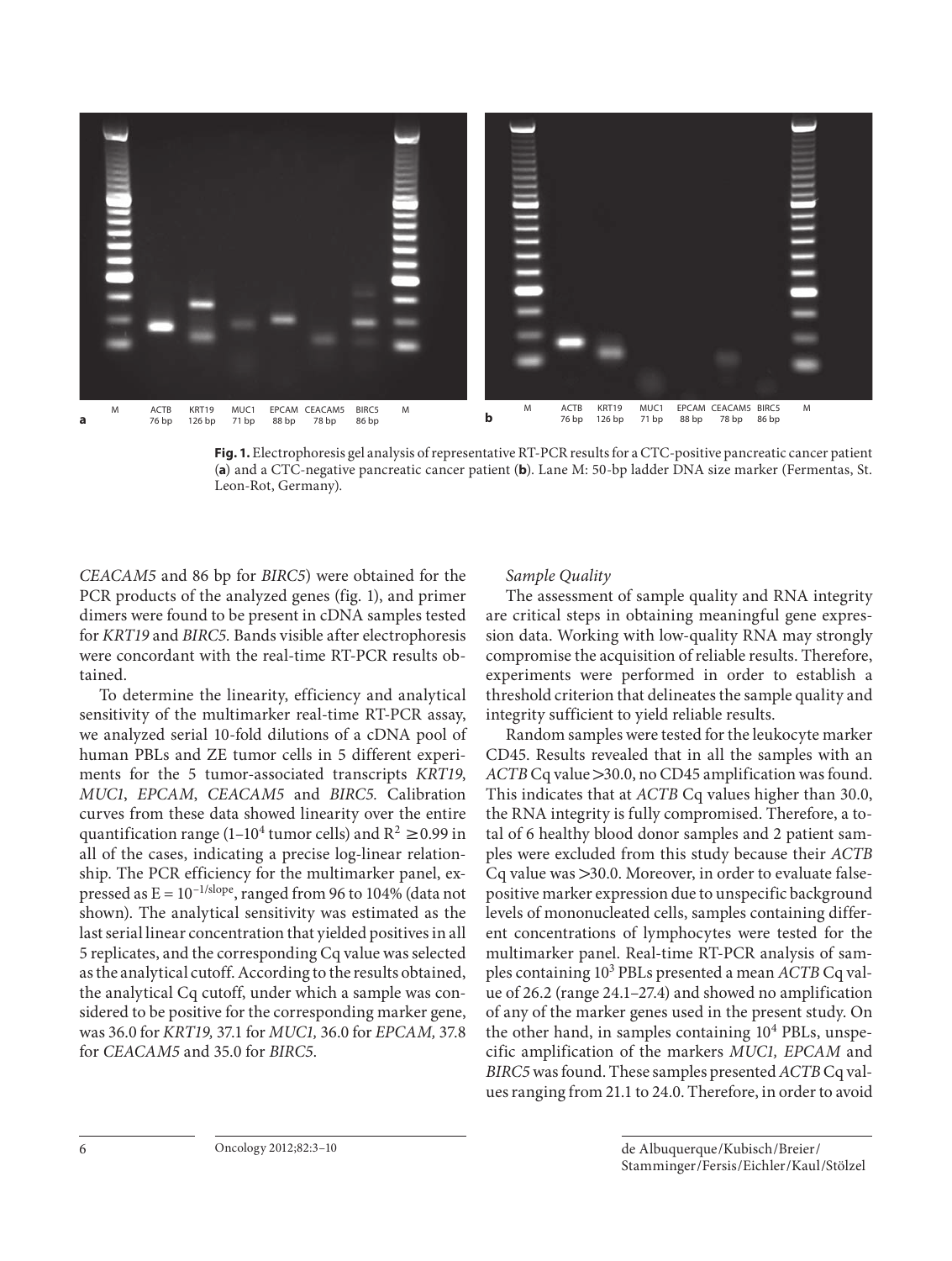false-positive results due to lymphocyte contamination, a total of 3 patient samples with *ACTB* Cq values below 24.0 were excluded from this study.

## *Patient Characteristics*

 Between April 2009 and June 2011, a total of 40 patients were enrolled, 34 of whom met the inclusion and exclusion criteria [5 patients had to be excluded due to poor sample quality (inadequate *ACTB* Cq value) and 1 patient was excluded due to a history of previous malignant disease]. During the median follow-up period of 380 days (range 61–789), evidence of disease progression was documented in 23 patients and death had occurred in 9 patients. Detailed clinicopathological characteristics of the patients are given in table 2.

## *CTCs at Baseline*

 At baseline, 47.1% of patients showed amplification of at least one tumor-associated marker mRNA in their PB sample. Positivity rates for each individual marker were as follows: 20.6% for *KRT19* and *MUC1* , 23.5% for *EPCAM* , 2.9% for *CEACAM5* and 17.6% for *BIRC5.* A total of 20.6% of the patients were positive for more than one marker. No amplification of the marker genes was seen in the 40 healthy controls. Detailed baseline CTC results can be seen in table 3.

## *Correlation between CTCs and Clinicopathological Features*

 The presence of CTCs in the PB of pancreatic cancer patients at baseline did not correlate with gender, stage, tumor size, lymph nodes or metastasis. However, CTC positivity was slightly correlated with a higher histological tumor grading.

## *Correlation between CTCs and PFS in Pancreatic Cancer Patients*

 The correlation between PFS and baseline CTC status in pancreatic cancer patients was compared with the Kaplan-Meier method, and differences were tested using the log-rank test. PFS was calculated for groups defined by the presence or absence of CTCs before initiating chemotherapy (fig. 2). Overall median PFS was 120.0 days (95% CI 89.4–150.6), while shorter median PFS was observed for patients who had at least one detectable tumorassociated transcript, compared with patients who were CTC negative. Median PFS time was 66.0 days (95% CI 44.8–87.2) for CTC-positive patients and 138.0 days (95% CI 124.1–151.9) for CTC-negative patients ( $p = 0.01$ , logrank test).

**Table 2.** Clinicopathological characteristics of the pancreatic cancer patients

| Variable                     | All                                    | <b>CTCs</b>                            |                     | p value                   |       |
|------------------------------|----------------------------------------|----------------------------------------|---------------------|---------------------------|-------|
|                              | pancreatic<br>cancer<br>patients       | pos-<br>itive                          | neg-<br>ative       |                           |       |
| Total patients, n            | 34                                     | 16                                     | 18                  |                           |       |
| Age at study<br>entry, years | median<br>range                        | 66.9<br>$55 - 74$                      |                     |                           |       |
| Gender                       | female<br>male                         | 14<br>20                               | 6<br>10             | 8<br>10                   | 0.738 |
| Tumor stage                  | Н<br>Ш<br>IV                           | $\overline{4}$<br>$\overline{2}$<br>28 | 2<br>$\Omega$<br>15 | 2<br>$\overline{2}$<br>13 | 0.389 |
| Tumor size                   | T <sub>2</sub><br>T <sub>3</sub><br>T4 | 5<br>14<br>15                          | 1<br>7<br>8         | 4<br>7<br>7               | 0.395 |
| Lymph nodes                  | N1<br>N <sub>2</sub>                   | $\overline{4}$<br>30                   | 1<br>15             | 3<br>15                   | 0.791 |
| Histology grade              | G <sub>2</sub><br>G <sub>3</sub><br>G4 | 24<br>9<br>1                           | 8<br>7<br>1         | 16<br>2<br>$\theta$       | 0.042 |
| Metastasis                   | yes<br>no                              | 28<br>6                                | 14<br>2             | 14<br>4                   | 0.660 |

 In order to evaluate whether different marker combinations would also correlate with PFS, we calculated PFS for patients with different combinations of positive CTC markers, as follows: when only *KRT19* was positive, p = 0.068; when only  $MUC1$  was positive,  $p = 0.273$ ; when only *EPCAM* was positive, p = 0.174; when only *CEACAM5* was positive, p = 0.196; when only *BIRC5* was positive,  $p = 0.044$ ; when *KRT19* or *MUC1* was positive,  $p = 0.014$ ; when *KRT19* or *EPCAM* was positive,  $p = 0.042$ ; when *MUC1* or *EPCAM* was positive,  $p = 0.051$ , and when *KRT19, MUC1* or *EPCAM* was positive,  $p = 0.006$ .

## **Discussion**

 To the best of our knowledge, here we report the first study using mucin 1- and EpCAM-based immunomagnetic enrichment, followed by real-time RT-PCR analysis of *KRT19* , *MUC1* , *EPCAM* , *CEACAM5* and *BIRC5,* as a way to detect CTCs in PB of pancreatic cancer patients and to evaluate their prognostic effect.

CTCs in Pancreatic Cancer Oncology 2012;82:3–10 7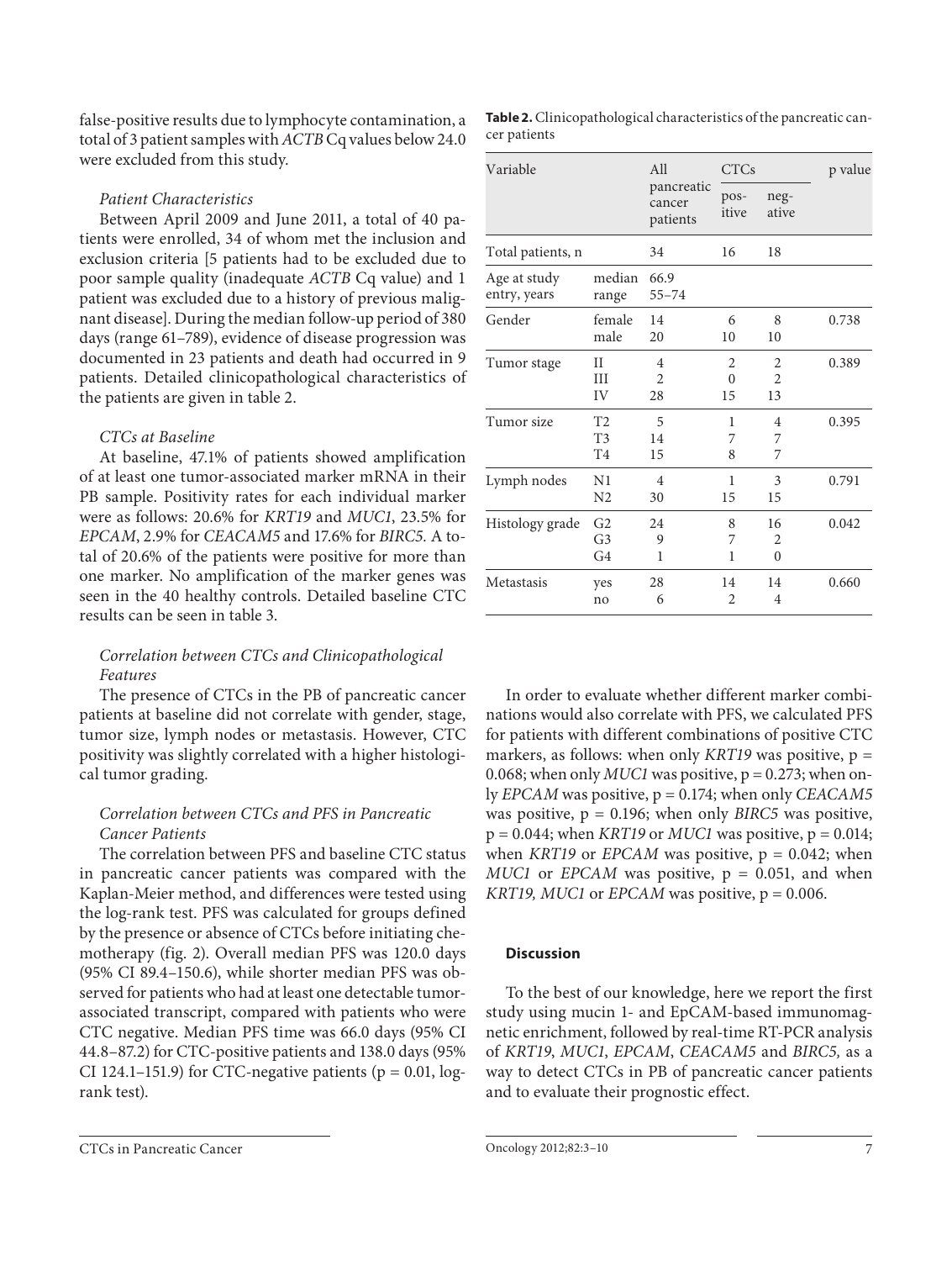**Table 3.** Detailed CTC data for the analyzed pancreatic cancer patients and healthy blood donor controls

| Pa-                         | Re-<br>sponse status | <b>CTC</b> | CTC Cq value cutoff |                                 |        |        |                                    |        |
|-----------------------------|----------------------|------------|---------------------|---------------------------------|--------|--------|------------------------------------|--------|
| tient<br>ΙD                 |                      |            | 30.0)               | ACTB KRT19<br>$(24.0 - (36.0))$ | (37.1) | (36.0) | MUC1 EPCAM CEACAM5 BIRC5<br>(37.8) | (35.0) |
| 66.1                        | PD                   | P          | 28.9                | 35.4                            | 36.2   | 35.5   | n.s.                               | n.s.   |
| 76.2                        | PD                   | N          | 27.3                | n.s.                            | n.s.   | n.s.   | n.s.                               | n.s.   |
| 77.1                        | PD                   | N          | 26.3                | n.s.                            | n.s.   | n.s.   | n.s.                               | n.s.   |
| 113.1                       | death                | P          | 29.3                | n.s.                            | n.s.   | 33.1   | n.s.                               | 35.1   |
| 136.2                       | PD                   | N          | 26.9                | n.s.                            | 39.1   | n.s.   | n.s.                               | 35.8   |
| 148.1                       | PD                   | N          | 27.8                | n.s.                            | 39.1   | n.s.   | n.s.                               | n.s.   |
| 154.1                       | PD                   | N          | 29.2                | n.s.                            | n.s.   | n.s.   | n.s.                               | 35.7   |
| 154.7                       | PD                   | N          | 29.3                | n.s.                            | n.s.   | n.s.   | n.s.                               | n.s.   |
| 167.1                       | PD                   | P          | 26.5                | n.s.                            | 36.3   | 34.1   | 36.9                               | 34.9   |
| 179.1.1 PD                  |                      | Р          | 28.5                | n.s.                            | n.s.   | n.s.   | n.s.                               | 33.9   |
| 179.4                       | <b>PD</b>            | N          | 27.4                | n.s.                            | n.s.   | n.s.   | n.s.                               | n.s.   |
| 203.1                       | death                | P          | 28.1                | 33.6                            | n.s.   | 34.9   | n.s.                               | 35.9   |
| 209.1                       | PD                   | N          | 27.6                | n.s.                            | n.s.   | n.s.   | n.s.                               | n.s.   |
| 210.1                       | PD                   | P          | 27.3                | 31.9                            | n.s.   | n.s.   | n.s.                               | 34.5   |
| 211.1                       | PD                   | N          | 28.4                | n.s.                            | 39.3   | n.s.   | n.s.                               | 35.9   |
| 231.1                       | death                | P          | 27.5                | 35.8                            | n.s.   | n.s.   | n.s.                               | n.s.   |
| 242.1                       | death                | N          | 29.2                | n.s.                            | n.s.   | n.s.   | n.s.                               | n.s.   |
| 246.1                       | death                | P          | 27.5                | 34.0                            | n.s.   | n.s.   | n.s.                               | 35.6   |
| 261.1                       | death                | N          | 27.2                | n.s.                            | n.s.   | 36.7   | n.s.                               | n.s.   |
| 262.1                       | PD                   | P          | 26.7                | n.s.                            | 34.7   | 33.3   | n.s.                               | 33.8   |
| 267.1                       | death                | N          | 28.2                | n.s.                            | n.s.   | n.s.   | n.s.                               | n.s.   |
| 275.1                       | PD                   | N          | 28.8                | n.s.                            | n.s.   | n.s.   | n.s.                               | n.s.   |
| 278.1                       | death                | N          | 27.6                | n.s.                            | n.s.   | n.s.   | n.s.                               | n.s.   |
| 295.1                       | PD                   | P          | 25.6                | 34.7                            | 35.0   | 34.2   | n.s.                               | n.s.   |
| 297.1                       | PD                   | N          | 28.4                | n.s.                            | n.s.   | n.s.   | n.s.                               | n.s.   |
| 298.1                       | PD                   | P          | 25.8                | n.s.                            | 35.0   | 34.0   | n.s.                               | 35.2   |
| 299.1                       | PD                   | N          | 28.9                | n.s.                            | n.s.   | n.s.   | n.s.                               | n.s.   |
| 300.1                       | death                | P          | 27.6                | n.s.                            | n.s.   | 36.6   | n.s.                               | 34.8   |
| 313.1                       | <b>SD</b>            | N          | 28.9                | n.s.                            | n.s.   | n.s.   | n.s.                               | n.s.   |
| 330.1                       | PD                   | Р          | 29.1                | 34.9                            | n.s.   | n.s.   | n.s.                               | n.s.   |
| 345.1                       | PD                   | Р          | 29.0                | n.s.                            | 37.0   | n.s.   | n.s.                               | n.s.   |
| 356.1                       | PD                   | P          | 28.6                | n.s.                            | 35.7   | 36.9   | n.s.                               | n.s.   |
| 369.1                       | SD                   | Р          | 27.8                | n.s.                            | n.s.   | 35.0   | n.s.                               | 34.1   |
| 211.8                       | PD                   | N          | 29.0                | n.s.                            | n.s.   | n.s.   | n.s.                               | n.s.   |
|                             | Healthy blood        |            | 28.6                | n.s.                            | 38.5   | 36.9   | n.s.                               | 35.7   |
| donor controls <sup>1</sup> |                      | ±1.2       |                     | $\pm\,0.6$                      | ±0.8   |        | ± 0.5                              |        |

In the healthy blood donor controls, 7 probes gave a positive signal for *MUC1*, 11 probes for *EPCAM* and 6 for *BIRC5*. The mean  $\pm$  SD values were calculated using only these probes. All the Cq values obtained in the healthy blood donor controls were under the defined CTC positivity cutoffs. PD = Progressive disease;  $SD =$  stable disease;  $P =$  positive;  $N =$  negative; n.s. = no signal of the gene found during the 40 PCR cycles. <sup>1</sup>

<sup>1</sup> Cq values represent the mean  $\pm$  SD of the 40 analyzed samples.



**Fig. 2.** PFS of pancreatic cancer patients with and without CTCs in 10 ml of blood before therapy (CTC positivity is defined by positivity of at least one marker gene). In the present study, the time to event data was measured as the time between the baseline of the blood sampling for CTC analysis and the documentation of death or first tumor progression based on clinical and radiological studies. Patients who were alive and progression free at the time of analysis were censored using the time between the baseline CTC assessment and their most recent follow-up evaluations.

 Despite the progress in pancreatic cancer treatment by the application of new chemoradioimmunotherapy protocols, the high recurrence rate is the most limiting factor for the improvement of patients' prognosis [16]. Current methods for the detection of recurrence or metastasis in the postoperative period rely on serum tumor markers [17, 18] and imaging modalities, which include radiography, computed tomography, magnetic resonance imaging and sonography [19, 20]. However, these prognostic methods lack sensitivity and often do not allow for a more personalized approach to cancer treatment. Therefore, more sensitive staging methods capable of identifying patients who are destined to progress quickly or would benefit from more aggressive therapy are urgently needed for pancreatic cancer. Minimal residual disease caused by the spread of tumor cells into the circulation is discussed as a major reason for early metastases and local recurrence in pancreatic cancer. In recent years, only a few studies employing different methodologies for CTC isolation and detection [12, 21–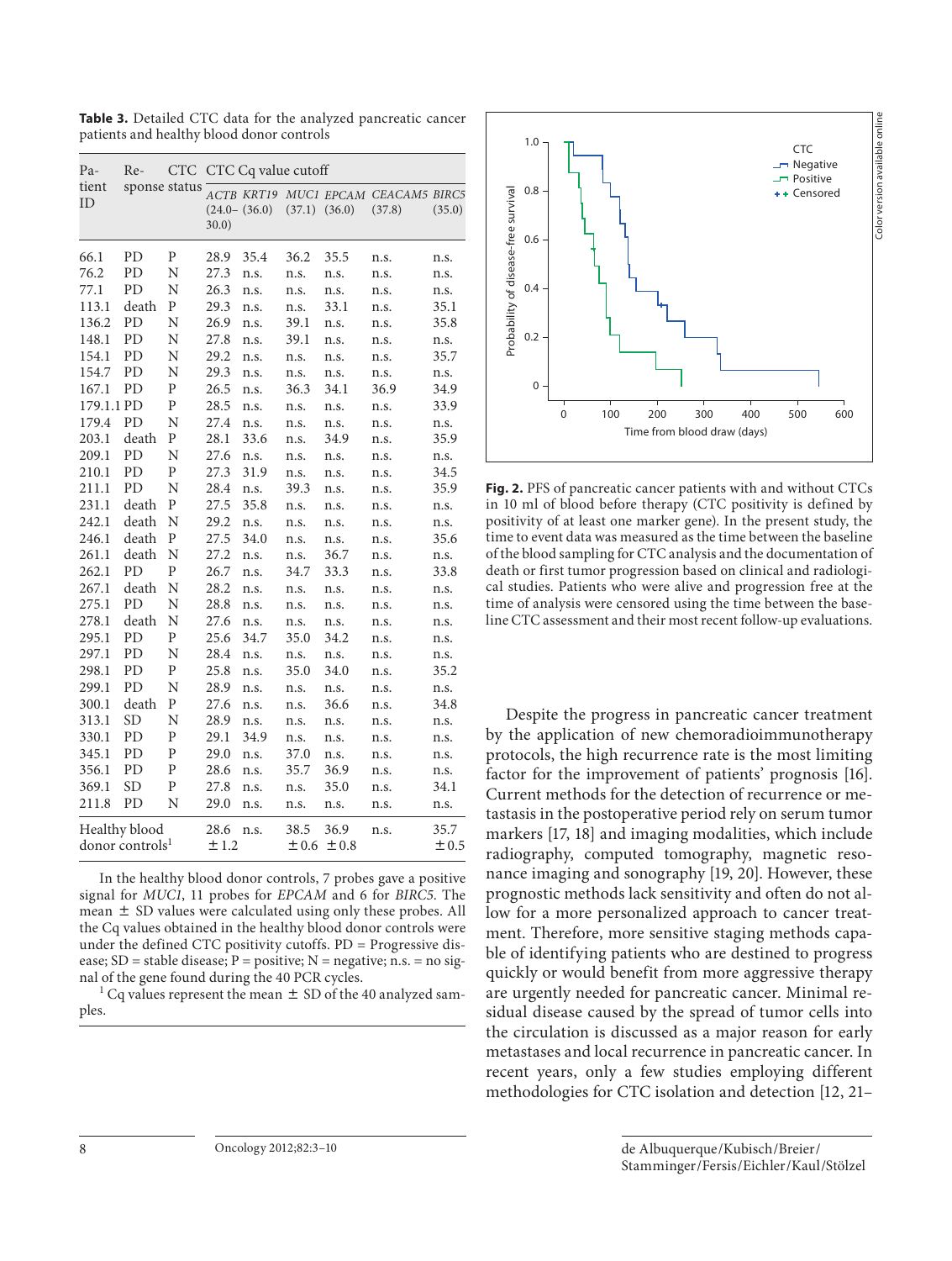27] have focused on the isolation and identification of CTCs in PB of pancreatic cancer patients, with some of them reporting contradictory results concerning the prognostic significance of CTCs. Soeth et al. [25] detected CK20-positive mRNA transcripts in the PB of 33.8% (52/154) of pancreatic cancer patients before operation and showed a statistically significant relationship between overall survival and the detection of CTCs in PB. Zhou et al. [26] reported that the combined analysis of C-MET, h-TERT, CK20 and CEA could detect CTCs in the PB blood of 100% (25/25) of pancreatic cancer patients before operation, radiotherapy and chemotherapy, with 100% specificity. Finally, Sergeant et al. [27] reported that no association was found between EpCAM positivity in PB of pancreatic ductal adenocarcinoma patients  $(n = 48)$  and cancer-specific or disease-free survival; nor were significant correlations found between clinicopathological variables and perioperative EpCAM positivity.

 In the present pilot study, we report the development of an immunomagnetic/real-time RT-PCR assay for CTC detection and characterization. Our data suggest that CTCs identified by this methodology can serve as a prognostic factor for pancreatic cancer patients beginning systemic treatment. The assay described herein provides a specific and sensitive method for isolation and identification of CTCs in PB of pancreatic cancer patients. CTCs were immunomagnetically enriched by coupling magnetic beads to the specific antibodies VU1D9 and BM7, with high affinity for the antigens EpCAM and mucin-1, respectively. By adding a second antibody targeting mucin-1, we have increased the chances for CTC isolation in comparison with solely EpCAM-based enrichment systems. All EpCAM-based assays share the same limitation, namely that EpCAM is expressed in most but not all tumors [28] . Several studies have found that EpCAM can be either upregulated or downregulated during cancer progression and metastasis [29, 30]. Moreover, the real-time RT-PCR assay developed here showed high specificity, as none of the healthy controls were found to be positive for the multimarker gene panel. In addition, by preparing a standard curve for each gene, we determined the linearity, efficiency and analytical sensitivity of the assay. Subsequently, Cq cutoff values for each gene were created, so as to guarantee that no Cq value above the corresponding reliable analytical limit of detection of the assay was considered positive [15].

 When applied in the clinic, the present assay revealed that 47.1% of pancreatic cancer patients showed amplification of at least one tumor-associated marker mRNA in their PB sample. Furthermore, our results demonstrate that the presence of at least one clearly detectable tumorassociated transcript in the PB of pancreatic cancer patients is a strong predictive factor for shorter PFS. Patients who were CTC positive before treatment had significantly reduced disease-free survival time compared with patients who were CTC negative. Moreover, CTC findings were also correlated with tumor grading. As expected, we observed that the CTC detection rate was significantly increased when a multimarker panel was applied compared with the results obtained using single markers. Metastatic tumors are particularly heterogeneous, and therefore, the combination of marker genes can compensate for variations in individual marker expression, increasing the chances of CTC detection [31]. Moreover, multimarker analysis of CTCs allows for characterization of these malignant cells in terms of aggressiveness and phenotype [32]. This may further promote the selection of the most effective treatment and the creation of truly tailored therapy regimes.

 The limitations of this work must be considered. The study population was relatively small, which may influence the interpretation of the results. However, small welldesigned studies are of great value as they can provide results quickly and can thus become part of a first selection in order to design further, larger confirmatory studies.

 In conclusion, our results suggest that in addition to the current prognostic methods for pancreatic cancer, CTC analysis represents a potential complementary tool for prediction of patient outcome and may ultimately enable the creation of tailored therapy and improved patient care.

#### **Disclosure Statement**

All the authors declare that they have no conflict of interests.

- 
- **References** 1 Jemal A, Siegel R, Ward E, Murray T, Xu J, Thun MJ: Cancer statistics, 2007. CA Cancer J Clin 2007;57:43–66.
	- 2 Jemal A, Siegel R, Ward E, Hao Y, Xu J, Thun MJ: Cancer statistics, 2009. CA Cancer J Clin 2009;59:225–249.
	- 3 Roy LD, Sahraei M, Subramani DB, Besmer D, Nath S, Tinder TL, et al: MUC1 enhances invasiveness of pancreatic cancer cells by inducing epithelial to mesenchymal transition. Oncogene 2011;30:1449–1459.

CTCs in Pancreatic Cancer Oncology 2012;82:3–10 9